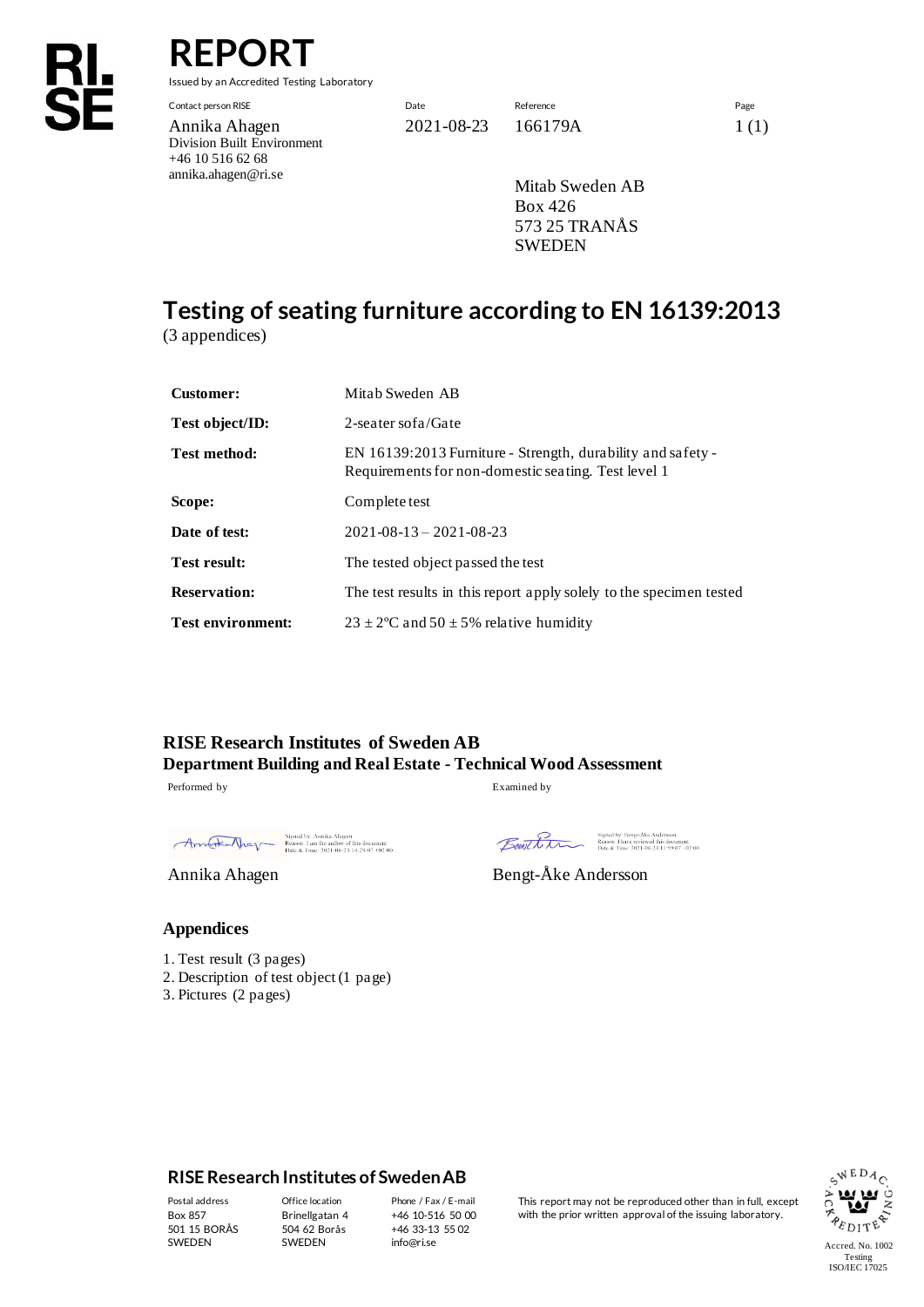# **RL<br>SE**

### Appendix 1

## **Test result**

Abbreviations:  $N/A = Not$  applicable N/T = Not tested

#### Table 1

| 1.  | <b>Safety</b>                                                                                                                                                                                                                                                                | EN<br>16139 | <b>Result</b> |
|-----|------------------------------------------------------------------------------------------------------------------------------------------------------------------------------------------------------------------------------------------------------------------------------|-------------|---------------|
| 1.1 | General requirements                                                                                                                                                                                                                                                         | 4.1         | Pass          |
|     | The seating shall be so designed as to minimise the risk of injury to<br>the user.                                                                                                                                                                                           |             |               |
|     | All accessible parts shall be so designed that physical injury and<br>damage are avoided.                                                                                                                                                                                    |             |               |
|     | This requirement is met when:                                                                                                                                                                                                                                                |             |               |
|     | a) accessible corners are rounded or chamfered;                                                                                                                                                                                                                              |             |               |
|     | b) the edges of the seat, back rest and arm rests which are in<br>contact with the user when sitting in the chair are rounded or<br>chamfered;                                                                                                                               |             |               |
|     | c) the edges of handles are rounded or chamfered in the direction of<br>the force applied;                                                                                                                                                                                   |             |               |
|     | d) all other edges are free from burrs and rounded or chamfered;                                                                                                                                                                                                             |             |               |
|     | e) the ends of hollow components are closed or capped.                                                                                                                                                                                                                       |             |               |
|     | Movable and adjustable parts shall be designed so that injuries and<br>inadvertent operation are avoided.                                                                                                                                                                    |             |               |
|     | It shall not be possible for any load bearing part of the seating to<br>come loose unintentionally.                                                                                                                                                                          |             |               |
|     | All parts which are lubricated to assist sliding shall be designed to<br>protect users from lubricant stains when in normal use                                                                                                                                              |             |               |
| 1.2 |                                                                                                                                                                                                                                                                              | 4.2         | Pass          |
|     | Shear and squeeze points                                                                                                                                                                                                                                                     |             |               |
|     | With the exception of tipping seats there shall be no shear and<br>squeeze points created by parts of the seating operated by powered<br>mechanisms, e.g. springs and gas lifts.                                                                                             |             |               |
|     | There shall be no shear and squeeze points created by forces<br>applied during normaluse as well as during normal movements and<br>actions                                                                                                                                   |             |               |
|     | Note!<br>Shear and squeeze points that are created only during manually<br>setting up and folding are acceptable, because the user can be<br>assumed to be in control of his/her movements and to be able to<br>cease applying the force immediately upon experiencing pain. |             |               |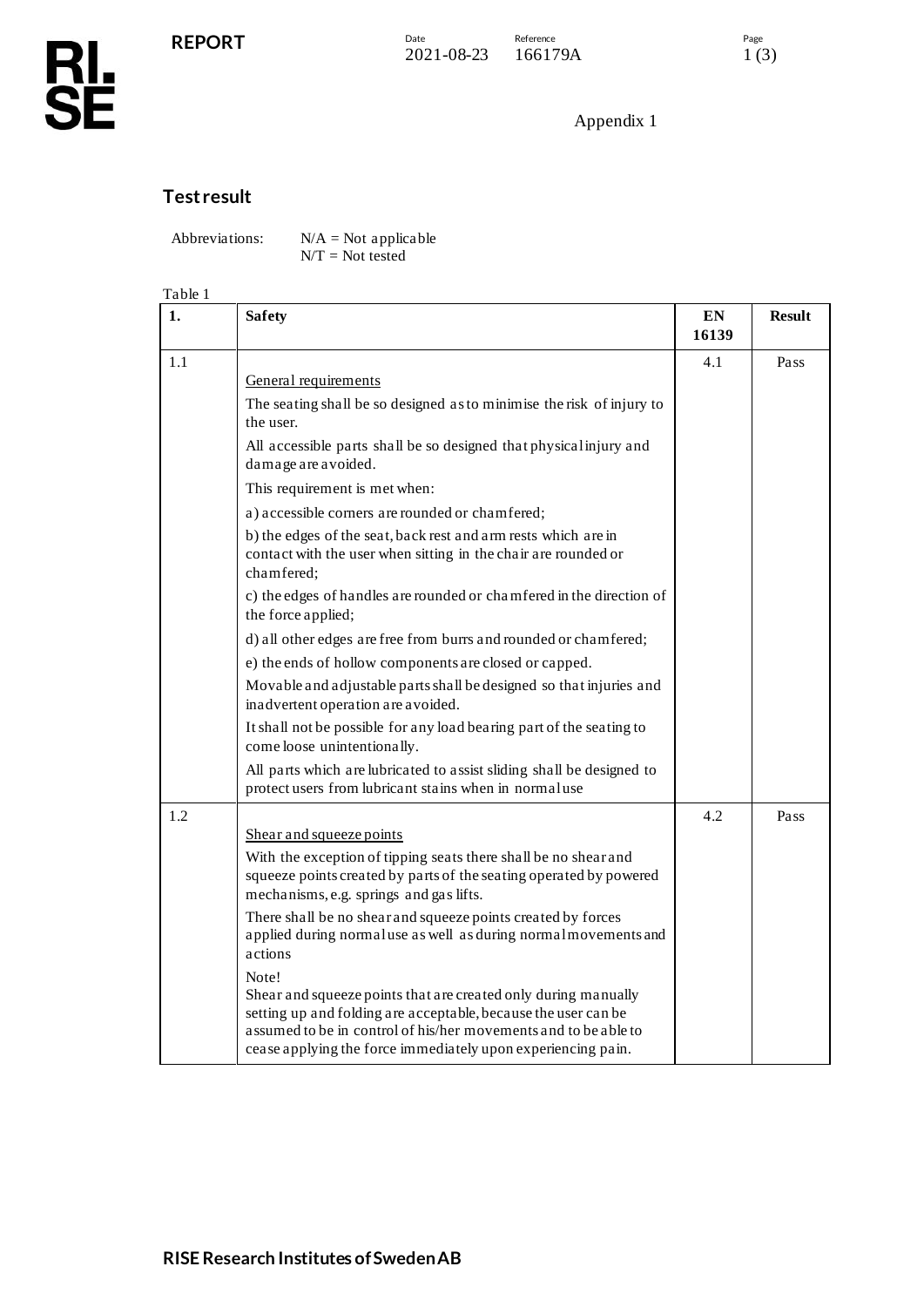| 2.  | <b>Stability</b>                                                            | EN 1022:2018 | <b>Result</b>   |
|-----|-----------------------------------------------------------------------------|--------------|-----------------|
| 2.1 | Forwards overbalancing<br>Requirement $\geq 40$ N                           | 7.3.1        | Pass<br>$>40$ N |
| 2.2 | Forwards overturning for seating with footrest                              | 7.3.2        | N/A             |
| 2.3 | Corner stability test<br>Requirement 300 N (vertical)                       | 7.3.3        | N/A             |
| 2.4 | Sideways overbalancing, all seating without arms                            | 7.3.4        | N/A             |
| 2.5 | Sideways overbalancing, all seating with arms                               | 7.3.5.2      | Pass            |
| 2.6 | Sideways overbalancing, seating with raised side edges                      | 7.3.5.3      | N/A             |
| 2.7 | Rearwards overbalancing, all seating with backs<br>Requirement $\geq$ 356 N | 7.3.6        | Pass<br>> 356 N |

| Table 3        |                                                                                              |                                    |               |                            |               |
|----------------|----------------------------------------------------------------------------------------------|------------------------------------|---------------|----------------------------|---------------|
| 3.             | <b>Strength, durability</b>                                                                  | <b>Reference</b><br><b>EN 1728</b> | <b>Cycles</b> | <b>EN 16139</b><br>level 1 | <b>Result</b> |
| 3.1            | Seat and back static load test                                                               | 6.4                                | 10            | Seat: $2x1600N$            | Pass          |
|                |                                                                                              |                                    |               | Back: 2x560 N              |               |
| 3.2            | Seat front edge static load test                                                             | 6.5                                | 10            | 2x1300N                    | Pass          |
| 3.3            | Vertical static load on back rests                                                           | 6.6                                | 10            | 2x600N                     | Pass          |
|                |                                                                                              |                                    |               | Seat: 1300 N               |               |
| 3.4            | Foot rest and leg rest static load<br>test                                                   | 6.8 and 6.9                        | 10            | 1300 N                     | N/A           |
| 3.5            | Arm sideways static load test                                                                | 6.10                               | 10            | 400N                       | Pass          |
| 3.6            | Arm downwards static load test                                                               | 6.11                               | 5             | 750 <sub>N</sub>           | Pass          |
| 3.7            | Vertical upwards static load on<br>arm rests for stackable seating                           | 6.13.2                             | 10            | 250 <sub>N</sub>           | N/A           |
| 3.7<br>Annex B | Vertical upwards static load on<br>arm rests for seating which may<br>be moved when occupied | 6.13.1                             | 10            | 1200 N                     | N/A           |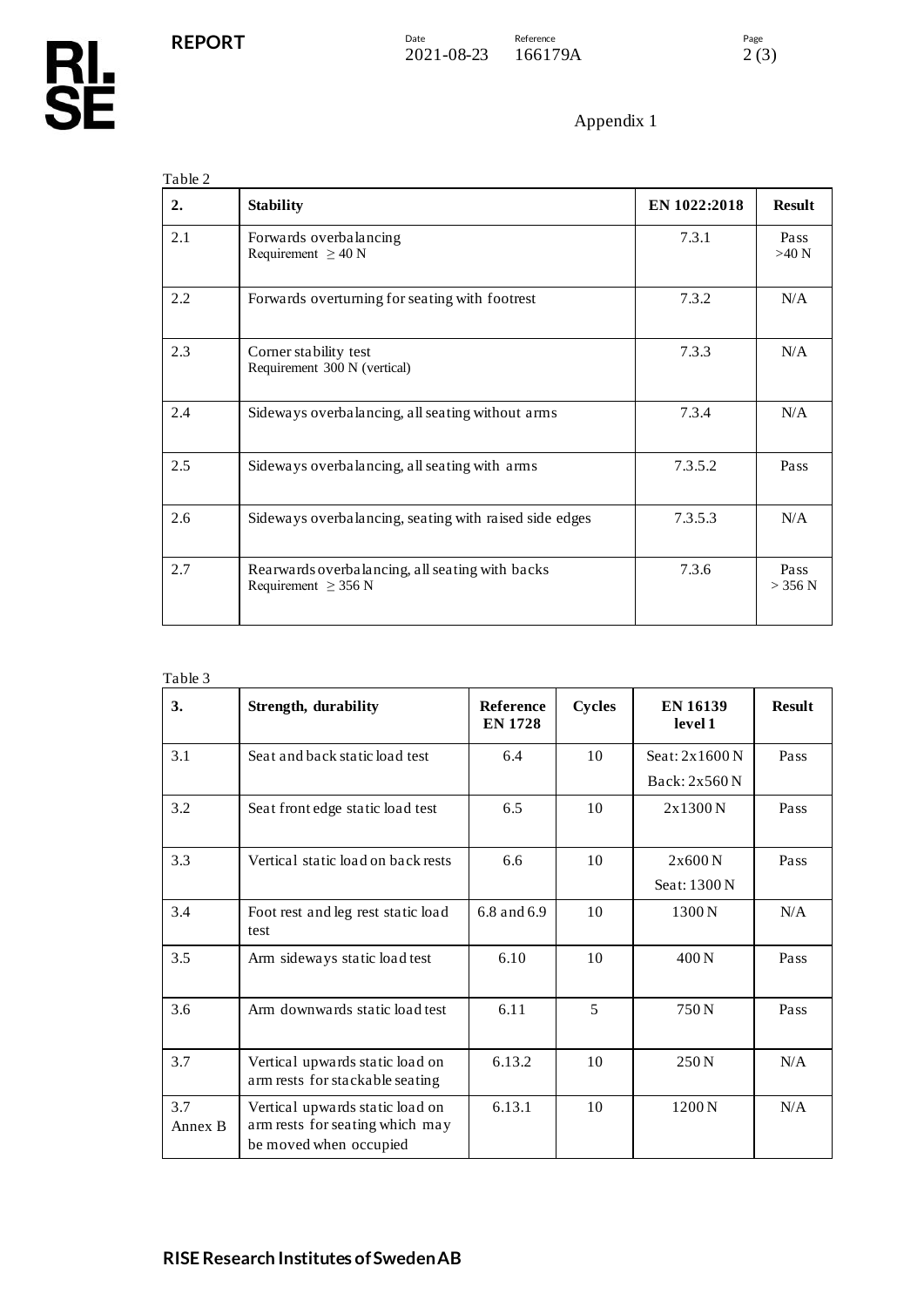| 3.   | <b>Strength, durability</b>                   | Reference<br><b>EN 1728</b> | <b>Cycles</b> | <b>EN 16139</b><br>level 1   | <b>Result</b> |
|------|-----------------------------------------------|-----------------------------|---------------|------------------------------|---------------|
| 3.8  | Seat and back durability test                 | 6.17                        | 100000        | Seat: 2x1000N                | Pass          |
|      |                                               |                             |               | Back: 2x300 N                |               |
| 3.9  | Seat front edge durability test               | 6.18                        | 50 000        | 800N                         | Pass          |
| 3.10 | Arm durability test                           | 6.20                        | 30 000        | 400 <sub>N</sub>             | Pass          |
| 3.11 | Foot rest durability test                     | 6.21                        | 50 000        | 1000N                        | N/A           |
| 3.12 | Leg forward static load test                  | 6.15                        | 10            | 500N                         | Pass          |
|      |                                               |                             |               | Seat: 1000 N                 |               |
| 3.13 | Leg sideways static load test                 | 6.16                        | 10            | 400 <sub>N</sub>             | Pass          |
|      |                                               |                             |               | Seat: 1000 N                 |               |
| 3.14 | Seat impact test                              | 6.24                        | 10x2          | 240 mm                       | Pass          |
| 3.15 | Back impact test                              | 6.25                        | 10            | $210 \,\mathrm{mm}/38^\circ$ | Pass          |
| 3.16 | Arm impact test                               | 6.26                        | 10            | $210 \,\mathrm{mm}/38^\circ$ | Pass          |
| 3.17 | Auxiliary writing surface static<br>load test | 6.14                        | 10            | 300N                         | N/A           |
| 3.18 | Auxiliary writing surface<br>durability test  | 6.22                        | 10 000        | 150N                         | N/A           |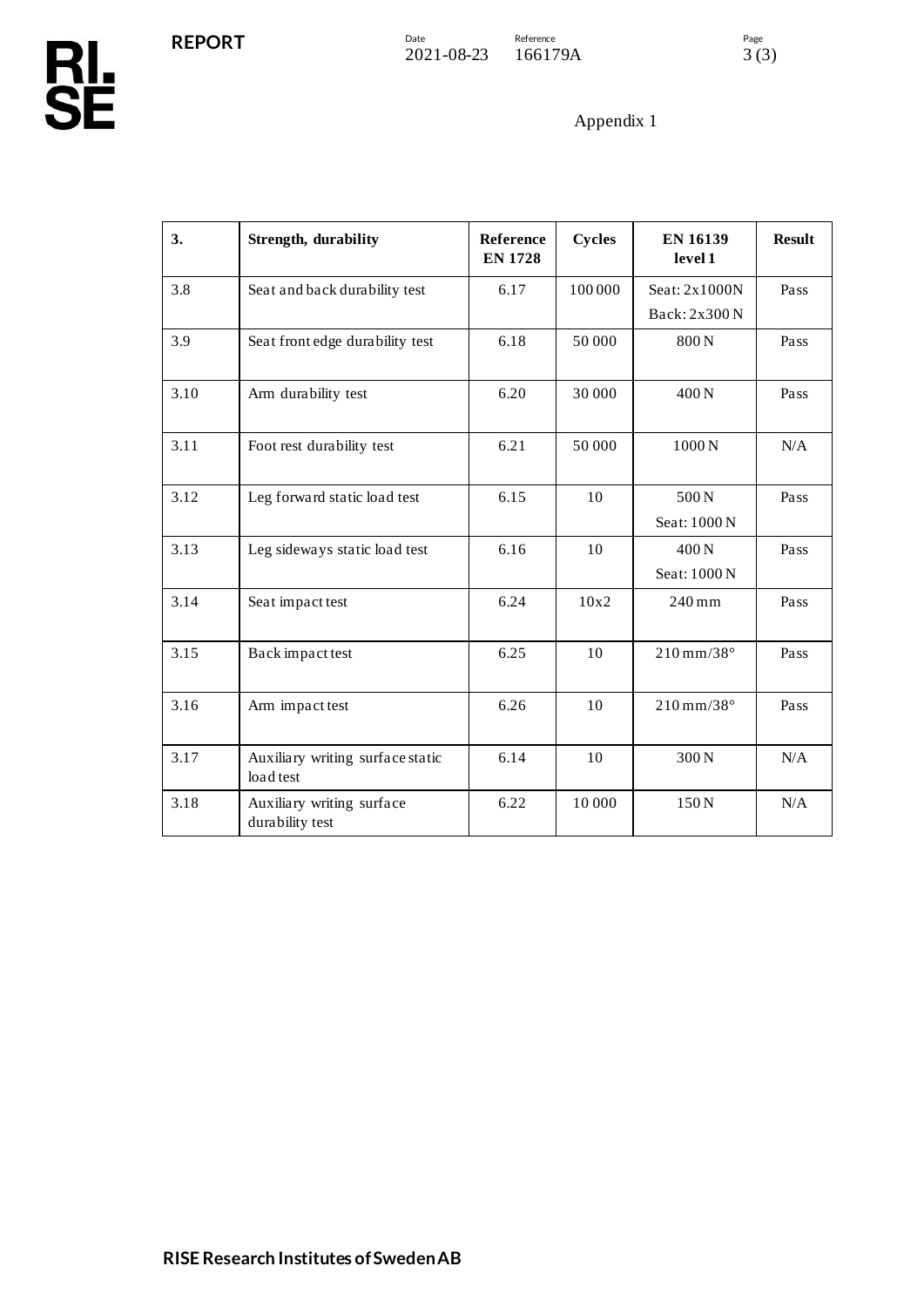

## **Description of test object**

| Test object/ID: | 2-seater sof a/Gate |
|-----------------|---------------------|
|                 |                     |

#### **Dimensions**

| Width:      | 115 cm             |
|-------------|--------------------|
| Depth:      | 66 cm              |
| Height:     | 77 cm              |
| Seatheight: | 44 cm              |
| Mass:       | $19,85 \text{ kg}$ |

#### **Components**

| Leg frame:                                  | Metal tube, $\varnothing$ 22 mm                      |
|---------------------------------------------|------------------------------------------------------|
| Armrest:                                    | Metaltube, $\varnothing$ 22 mm                       |
| Frame:                                      | Metal tube $\emptyset$ 22 mm, square metal 5 x 30 mm |
| Seat/backrest:                              | Plywood                                              |
| Upholstery:                                 | Flexible foam and fabric                             |
| Sampling:                                   | The test object was selected by the customer         |
| Date of arrival at<br>RISE test laboratory: | 2021-08-10                                           |
| Observed defects before testing:            | No defects                                           |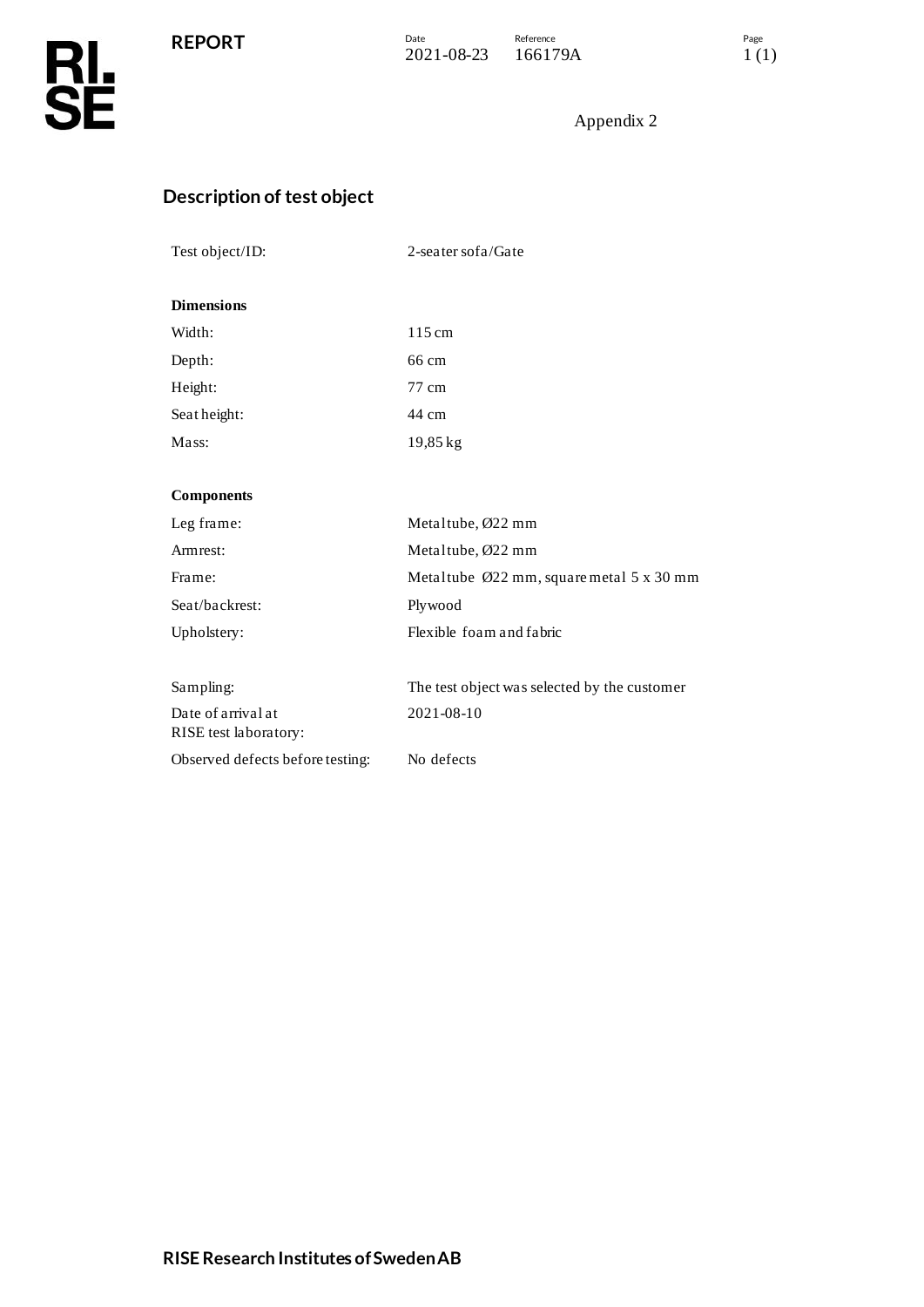**REPORT**

**RL<br>SE** 

Appendix 3

# **Pictures**



Figure 1



Figure 2